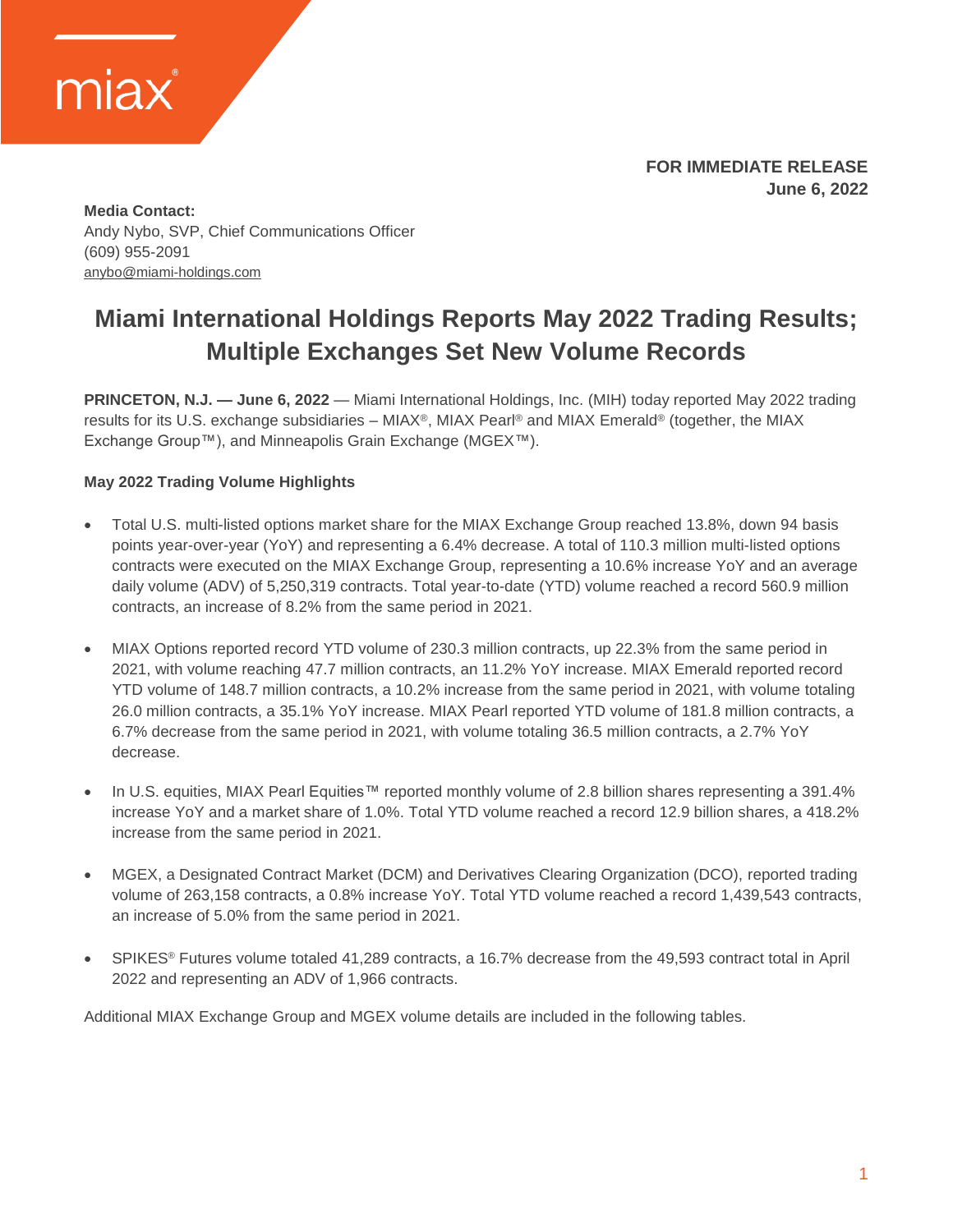# miax®

|                                                                                           | <b>Multi-Listed Options Trading Volume for</b><br><b>MIAX Exchange Group, Current Month</b> |             |          |             |          |                                | <b>Year-to-Date Comparison</b> |          |  |
|-------------------------------------------------------------------------------------------|---------------------------------------------------------------------------------------------|-------------|----------|-------------|----------|--------------------------------|--------------------------------|----------|--|
| <b>Multi-Listed Options</b><br><b>Contracts</b>                                           | May-22                                                                                      | $May-21$    | % Chg    | Apr-22      | % Chg    | <b>May-22</b>                  | $May-21$                       | % Chg    |  |
| <b>Trading Days</b>                                                                       | 21                                                                                          | 20          |          | 20          |          | 103                            | 102                            |          |  |
| <b>U.S. Equity Options Industry</b>                                                       | 800,674,708                                                                                 | 677,836,592 | 18.1%    | 731,405,971 | 9.5%     | 4,013,737,500                  | 3,795,275,392                  | 5.8%     |  |
| <b>MIAX Exchange Group</b>                                                                | 110,256,695                                                                                 | 99,698,170  | 10.6%    | 102,971,031 | 7.1%     | 560,854,464                    | 518,330,920                    | 8.2%     |  |
| <b>MIAX Options</b>                                                                       | 47,678,592                                                                                  | 42,859,476  | 11.2%    | 41,389,318  | 15.2%    | 230,340,929                    | 188,409,968                    | 22.3%    |  |
| <b>MIAX Pearl</b>                                                                         | 36,530,553                                                                                  | 37,559,901  | $-2.7%$  | 33,550,979  | 8.9%     | 181,841,635                    | 194,952,431                    | $-6.7%$  |  |
| <b>MIAX Emerald</b>                                                                       | 26,047,550                                                                                  | 19,278,793  | 35.1%    | 28,030,734  | $-7.1%$  | 148,671,900                    | 134,968,521                    | 10.2%    |  |
| <b>Multi-Listed Options ADV</b>                                                           | $May-22$                                                                                    | $May-21$    | $%$ Chg  | Apr-22      | $%$ Chg  | $May-22$                       | $May-21$                       | % Chg    |  |
| <b>U.S. Equity Options Industry</b>                                                       | 38,127,367                                                                                  | 33,891,830  | 12.5%    | 36,570,299  | 4.3%     | 38,968,325                     | 37,208,582                     | 4.7%     |  |
| <b>MIAX Exchange Group</b>                                                                | 5,250,319                                                                                   | 4,984,909   | 5.3%     | 5,148,552   | 2.0%     | 5,445,189                      | 5,081,676                      | 7.2%     |  |
| <b>MIAX Options</b>                                                                       | 2,270,409                                                                                   | 2,142,974   | 5.9%     | 2,069,466   | 9.7%     | 2,236,320                      | 1,847,157                      | 21.1%    |  |
| <b>MIAX Pearl</b>                                                                         | 1,739,550                                                                                   | 1,877,995   | $-7.4%$  | 1,677,549   | 3.7%     | 1,765,453                      | 1,911,298                      | $-7.6%$  |  |
| <b>MIAX Emerald</b>                                                                       | 1,240,360                                                                                   | 963,940     | 28.7%    | 1,401,537   | $-11.5%$ | 1,443,417                      | 1,323,221                      | 9.1%     |  |
| <b>Multi-Listed Options Market Share for</b><br><b>MIAX Exchange Group, Current Month</b> |                                                                                             |             |          |             |          | <b>Year-to-Date Comparison</b> |                                |          |  |
| <b>Multi-Listed Options Market</b><br><b>Share</b>                                        | $May-22$                                                                                    | $May-21$    | $%$ Chg  | Apr-22      | $%$ Chg  | $May-22$                       | <b>May-21</b>                  | $%$ Chg  |  |
| <b>MIAX Exchange Group</b>                                                                | 13.77%                                                                                      | 14.71%      | $-6.4%$  | 14.08%      | $-2.2%$  | 13.97%                         | 13.66%                         | 2.3%     |  |
| <b>MIAX Options</b>                                                                       | 5.95%                                                                                       | 6.32%       | $-5.8%$  | 5.66%       | 5.2%     | 5.74%                          | 4.96%                          | 15.6%    |  |
| <b>MIAX Pearl</b>                                                                         | 4.56%                                                                                       | 5.54%       | $-17.7%$ | 4.59%       | $-0.5%$  | 4.53%                          | 5.14%                          | $-11.8%$ |  |
| <b>MIAX Emerald</b>                                                                       | 3.25%                                                                                       | 2.84%       | 14.4%    | 3.83%       | $-15.1%$ | 3.70%                          | 3.56%                          | 4.2%     |  |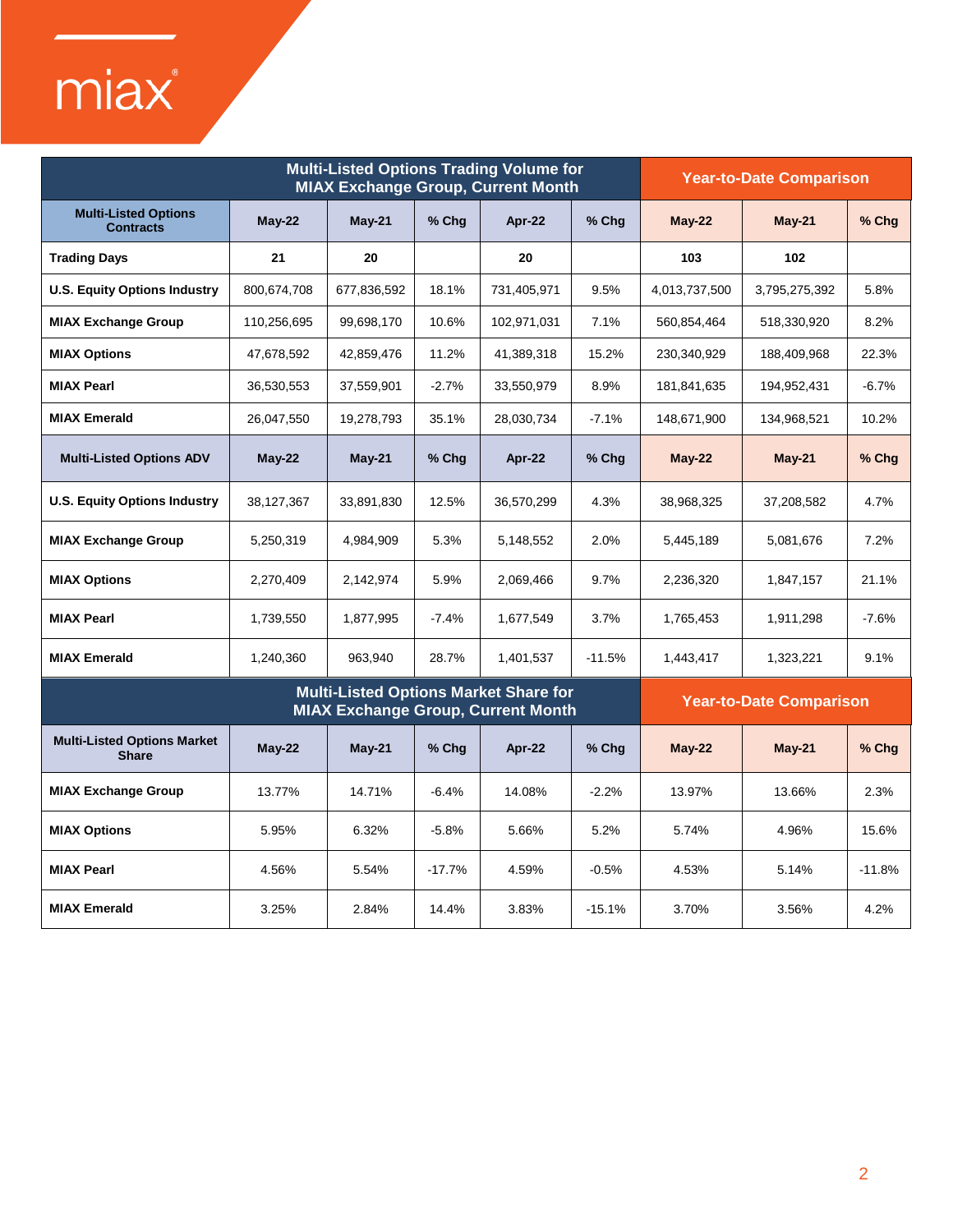## miax®

| <b>Equities Trading Volume for</b><br><b>MIAX Pearl Equities, Current Month</b> |          |          |        |         |         | <b>Year-to-Date Comparison</b> |           |         |
|---------------------------------------------------------------------------------|----------|----------|--------|---------|---------|--------------------------------|-----------|---------|
| <b>Equities Shares (millions)</b>                                               | $May-22$ | $May-21$ | % Chg  | Apr-22  | $%$ Chq | $May-22$                       | $May-21$  | % Chg   |
| <b>Trading Days</b>                                                             | 21       | 20       |        | 20      |         | 103                            | 102       |         |
| <b>U.S. Equities Industry</b>                                                   | 277,389  | 210,552  | 31.7%  | 234,961 | 18.1%   | 1,310,930                      | 1,312,151 | $-0.1%$ |
| <b>Miax Pearl Volume</b>                                                        | 2.778    | 565      | 391.4% | 2,539   | 9.4%    | 12,893                         | 2,488     | 418.2%  |
| <b>MIAX Pearl ADV</b>                                                           | 132      | 28       | 368.0% | 127     | 4.2%    | 125                            | 24        | 413.1%  |
| <b>MIAX Pearl Market Share</b>                                                  | 1.00%    | 0.27%    | 273.0% | 1.08%   | $-7.3%$ | 0.98%                          | 0.19%     | 418.6%  |

| <b>Futures &amp; Options Trading Volume for</b><br><b>MGEX, Current Month</b> |          |          |         |         |         | <b>Year-to-Date Comparison</b> |           |         |  |
|-------------------------------------------------------------------------------|----------|----------|---------|---------|---------|--------------------------------|-----------|---------|--|
| <b>Futures &amp; Options Contracts</b>                                        | $May-22$ | $May-21$ | $%$ Chq | Apr-22  | $%$ Chq | $May-22$                       | $May-21$  | $%$ Chg |  |
| <b>Trading Days</b>                                                           | 21       | 20       |         | 20      |         | 103                            | 102       |         |  |
| <b>MGEX Futures Volume</b>                                                    | 263,158  | 261.078  | 0.8%    | 245.294 | 7.3%    | 1,439,543                      | 1,371,447 | 5.0%    |  |
| <b>MGEX ADV</b>                                                               | 12,531   | 13,054   | $-4.0%$ | 12,265  | 2.2%    | 13,976                         | 13,446    | 3.9%    |  |

#### **###**

### **About MIAX**

MIAX's parent holding company, Miami International Holdings, Inc., owns Miami International Securities Exchange, LLC (MIAX®), MIAX PEARL, LLC (MIAX Pearl®), MIAX Emerald, LLC (MIAX Emerald®), Minneapolis Grain Exchange, LLC (MGEX™), and Bermuda Stock Exchange (BSX™).

MIAX, MIAX Pearl and MIAX Emerald are national securities exchanges registered with the Securities and Exchange Commission (SEC) that leverage MIAX's industry-leading technology and infrastructure to provide U.S. listed options trading to their member firms. MIAX serves as the exclusive exchange venue for cash-settled options on the SPIKES® Volatility Index (Ticker: SPIKE), a measure of the expected 30-day volatility in the SPDR® S&P 500® ETF (SPY). In addition to options, MIAX Pearl facilitates the trading of cash equities through MIAX Pearl Equities™.

MGEX is a registered exchange with the Commodity Futures Trading Commission (CFTC) and is a Notice Registered Securities Futures Product Exchange with the SEC. MGEX serves as the exclusive market for a variety of products including Hard Red Spring Wheat, SPIKES Futures, BRIXX™ Commercial Real Estate